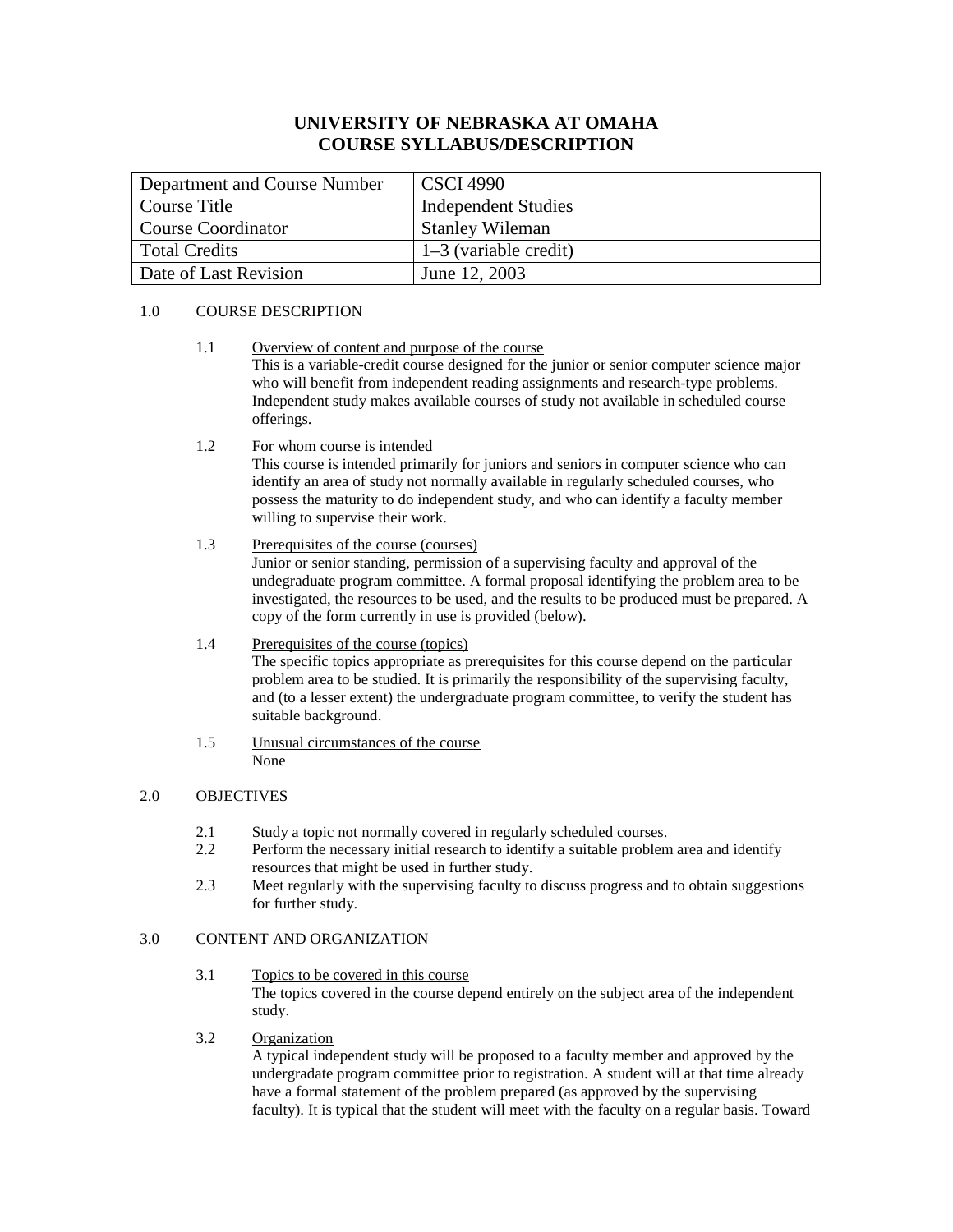the end of the semester the student will focus on writing the formal report of the independent study so it can be completed and submitted by the end of the semester.

Many independent studies involve problem analysis and implementation of a solution. This work may require the use of additional computing resources not normally provided in regularly-scheduled courses.

#### 4.0 TEACHING METHODOLOGY

4.1 Methods to be used

Students complete reading and research tasks on their own, frequently consulting the supervising faculty member.

## 4.2 Student role in the course

Each student has the responsibility to devote sufficient time to the independent study to complete the required reading and research tasks. Additional tasks (e.g. problem analysis and software development) may be included in the work specified in the independent study proposal. All students are required to produce a formal written report summarizing their work.

### 4.3 Contact hours

This is a variable credit course. Students may obtain between one and three hours of credit in a semester. The actual number of hours of credit that may be obtained in a single semester depends on the particular topic to be investigated, and the depth of study proposed.

#### 5.0 EVALUATION

#### 5.1 Types of student projects used for evaluation

Each student will be evaluated on the written report. The faculty will also evaluate the student using criteria specified in the formal proposal approved prior to the beginning of the independent study.

### 5.2 Basis for determining the final grade The final grade is determined using the criteria established by the supervising faculty and documented on the the independent study proposal.

#### 5.3 Grading scale

The grading scale for each independent study is established by the supervising faculty and documented on the the independent study proposal.

### 6.0 RESOURCE MATERIAL

Resource materials are expected to include textbooks and research papers in scholarly journals. Material from the web and other unpublished works may be used as the basis for the study with the approval of the supervising faculty.

7.0 Estimate Computer Science Accreditation Board (CSAB) Category Content (class time in hours):

Although it is impossible to classify the material covered in a generic independent study at the junior/senior level, it is anticipated that the majority of the work will fall in the advanced CSAB categories. The hours involved with an independent study are not traditional classroom hours. An estimate for comparison purposes is that the equivalent of 10 hours of lecture on core topics and 35 hours of lecture on advanced topics will be covered.

8.0 Oral and Written Communication

Every student is required to submit at least  $\frac{1}{1}$  written reports (not including exams, tests, quizzes, or commented programs) to typically  $\frac{30}{1}$  ages and to make  $\frac{0}{1}$ quizzes, or commented programs) to typically  $\overline{\phantom{a}}$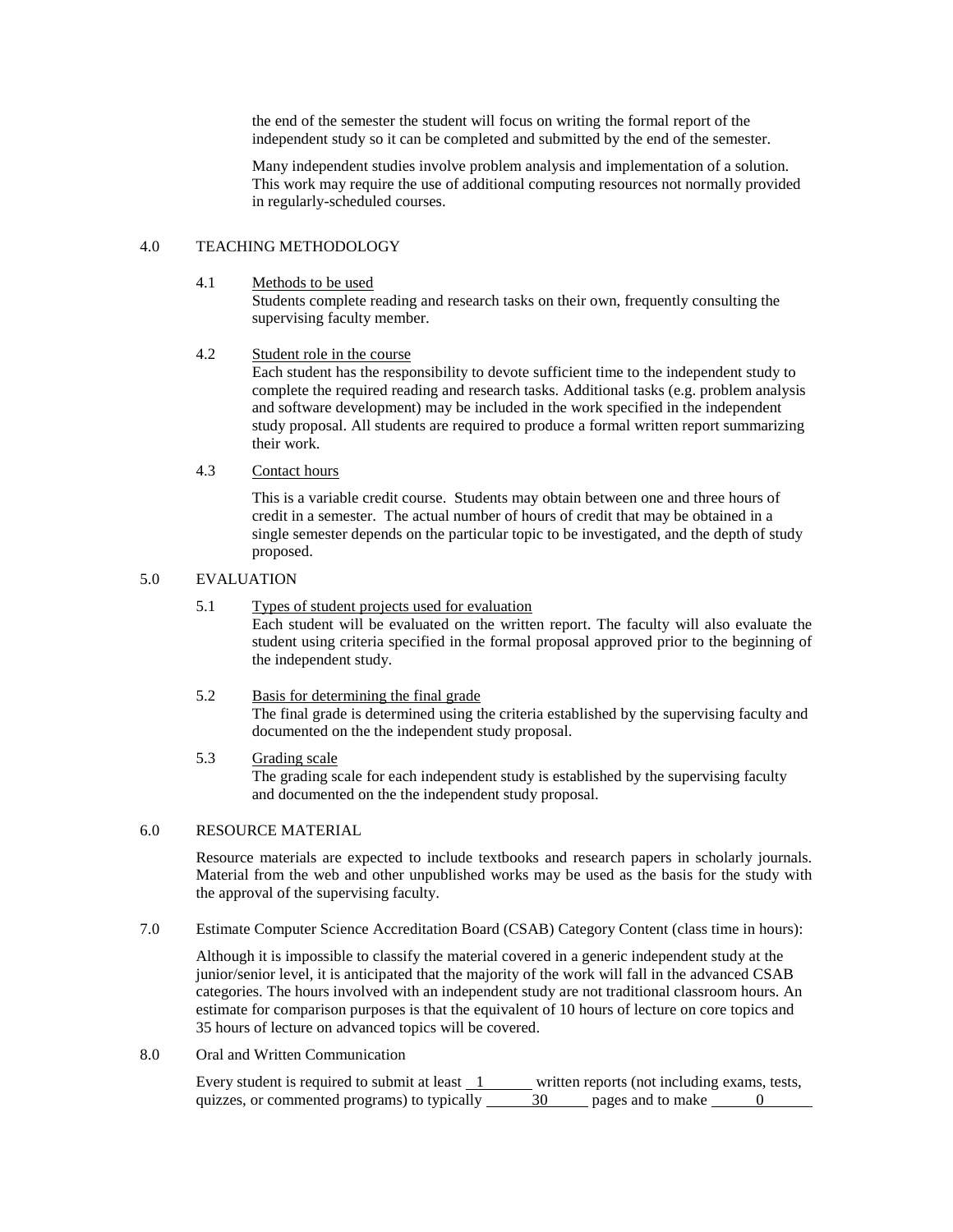oral presentations of typically **minutes** duration. Include only material that is graded for grammar, spelling, style, and so forth, as well as for technical content, completeness, and accuracy.

9.0 Social and Ethical Issues

These issues may be covered in some independent study activities.

10.0 Theoretical content

Some independent study activities may cover theoretical topics.

11.0 Problem analysis

Independent studies, in particular those which include development of software to illustrate principles and concepts, will include some problem analysis.

12.0 Solution design

Many independent studies will include development of software that illustrates a principle or concept being investigated. The problem design and implementation will thus be part of the required work for the independent study.

# **CHANGE HISTORY**

| Date      | Change                                                     | By whom | Comments |
|-----------|------------------------------------------------------------|---------|----------|
| 6/12/2003 | Added ABET-specific sections and<br>copy of proposal form. | Wileman |          |
|           |                                                            |         |          |
|           |                                                            |         |          |
|           |                                                            |         |          |